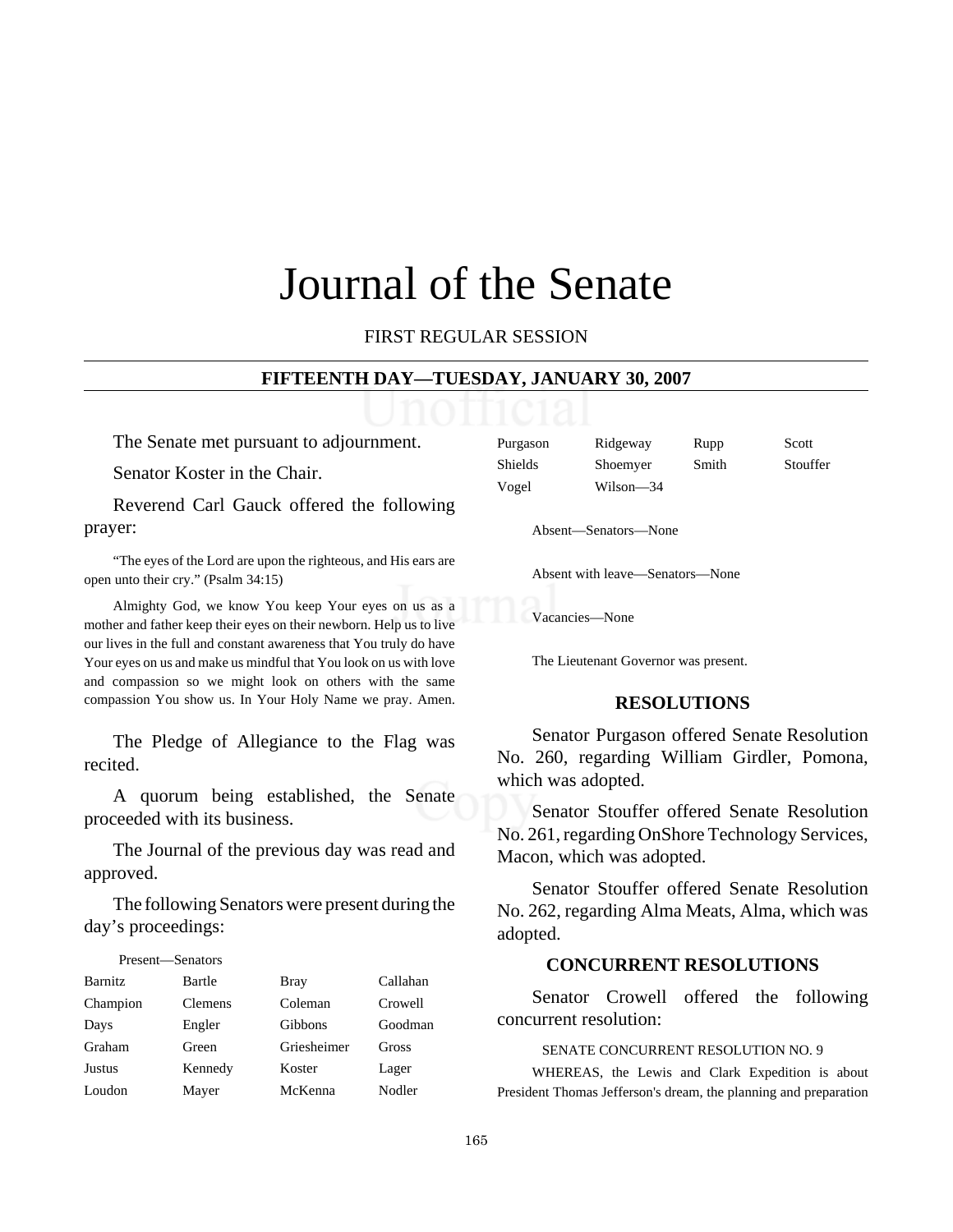166 *Journal of the Senate*

required for an early 19th-century military expedition, and then finally about the journey itself; and

WHEREAS, the Mississippi River portion of the expedition was the proving ground for handling the keelboat and pirogues upstream on the way to St. Louis, Missouri, Wood River, Illinois, and St. Charles, Missouri in preparation for their assault on the Missouri River; and

WHEREAS, members of the Lewis and Clark Expedition comprising the Corps of Discovery, became residents of the Upper Louisiana Territory and its successor the Missouri Territory after their return. Both Meriwether Lewis and William Clark served as Governors of the Upper Louisiana Territory while other members of the expedition resided in the territory; and

WHEREAS, members of the Missouri Delegation would support members of the Kentucky Delegation, the primary sponsor of legislation before Congress, which would have amended the National Trails System Act by extending the Lewis and Clark National Historic Trail to include additional sites associated with the preparation or the return phase of the expedition; and

WHEREAS, members of the Kentucky Delegation will introduce legislation calling for a feasibility study on extending the Lewis and Clark National Historic Trail to the east; and

WHEREAS, the Lewis and Clark Trail Heritage Foundation supports recognition of a continuous trail across the country on the National Park Service's official trail map and the right to post the official trail signs - Two Captains Pointing the Way - which are posted throughout the West; and

WHEREAS, the extension of the Lewis and Clark National Historic Trail from coast to coast would complete the story and expose a broader base of Americans to the educational and cultural aspects of the expedition; and

WHEREAS, the Lewis and Clark Trail Heritage Foundation believes that the status quo does not adequately recognize Monticello, the home of Thomas Jefferson where he dreamed his vision for America, Washington D.C., where he shared his dream with Meriwether Lewis, or a variety of other significant places throughout the Eastern Legacy states; and

WHEREAS, the Lewis and Clark Trail Heritage Foundation partners with the National Park Service, the Bureau of Land Management and the Forest Service in caring for the Lewis and Clark National Historic Trail and also supports scholarship, educational efforts, and research on the expedition:

NOW THEREFORE BE IT RESOLVED that the members of the Missouri Senate, Ninety-Fourth General Assembly, First Regular Session, the House of Representatives concurring therein, hereby support and urge the Missouri Congressional Delegation to support legislation calling for federal approval of extension of the Lewis and Clark National Historic Trail; and

BE IT FURTHER RESOLVED that the Secretary of the Missouri Senate be instructed to prepare properly inscribed copies

of this resolution for the Speaker of the United States House of Representatives, the President of the United States Senate, and each member of the Missouri Congressional delegation.

## **INTRODUCTION OF BILLS**

The following Bills and Joint Resolution were read the 1st time and ordered printed:

#### **SB 398**–By Crowell.

An Act to repeal section 456.5-501, RSMo, and to enact in lieu thereof one new section relating to the Missouri uniform trust code.

#### **SB 399**–By Crowell.

An Act to repeal sections 160.261, 167.621, 167.624, and 190.092, RSMo, and to enact in lieu thereof four new sections relating to liability for school employees and volunteers, with penalty provisions.

**SB 400**–By Crowell, Justus, Coleman and Champion.

An Act to repeal section 135.750, RSMo, and to enact in lieu thereof one new section relating to a tax credit for qualified film production projects.

#### **SB 401**–By Crowell.

An Act to repeal sections 104.344 and 104.1090, RSMo, and to enact in lieu thereof three new sections relating to purchase of creditable prior service by members of the Missouri state employees' retirement system and the Missouri department of transportation and highway patrol employees' retirement system.

#### **SB 402**–By Crowell.

An Act to repeal sections 104.395, 104.1012, 104.1015, 104.1024, 104.1027, and 104.1072, RSMo, and to enact in lieu thereof six new sections relating to retirement plan election options.

#### **SB 403**–By Crowell.

An Act to repeal sections 104.312 and 104.1051, RSMo, and to enact in lieu thereof two new sections relating to orders for division of benefits under the Missouri state employees'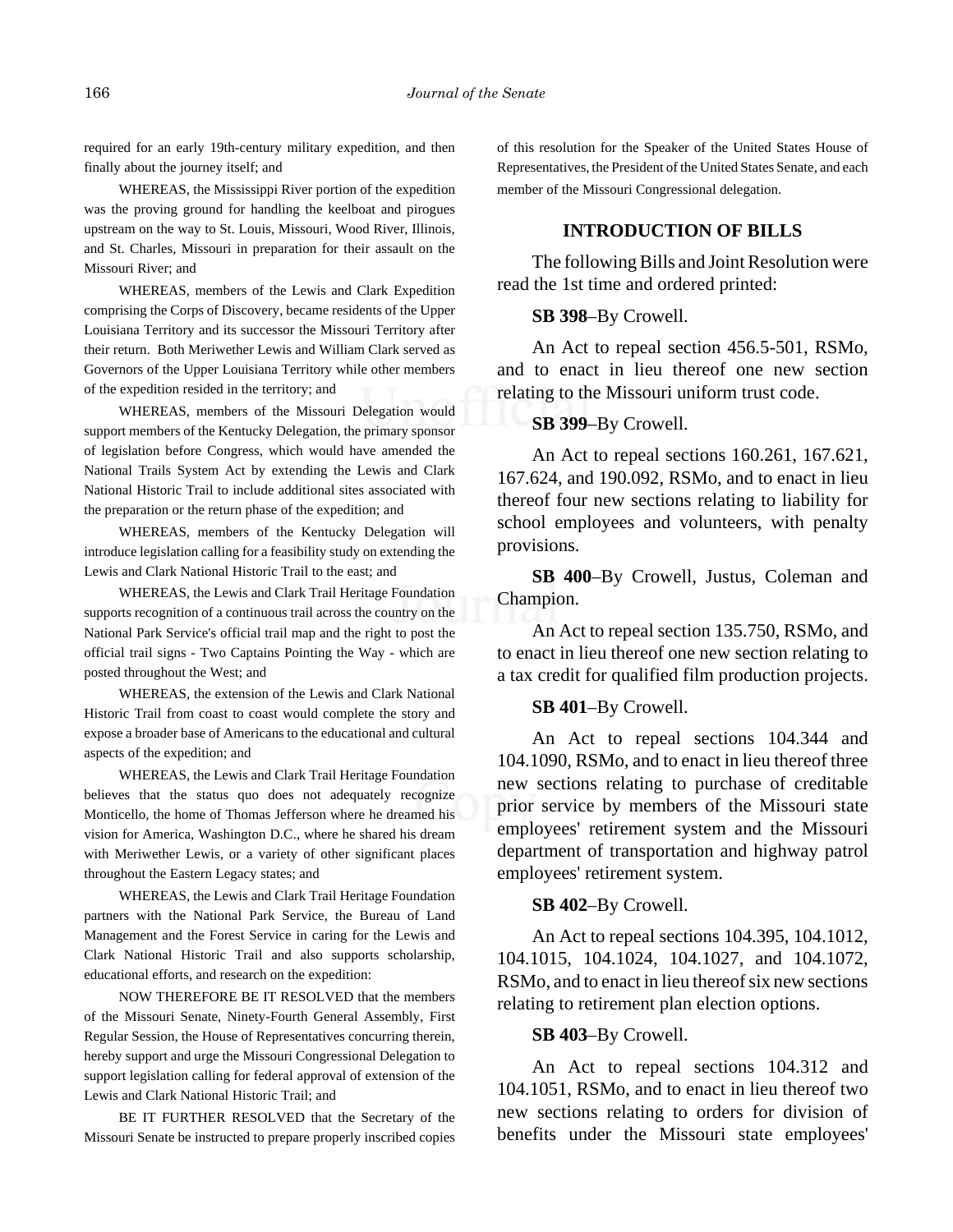retirement system.

**SB 404**–By Crowell.

An Act to repeal sections 104.380 and 104.1039, RSMo, and to enact in lieu thereof two new sections relating to the reemployment of retired members of the Missouri state employees' retirement system.

**SB 405**–By Crowell.

An Act to repeal sections 70.615, 105.660, 105.665, and 320.320, RSMo, and to enact in lieu thereof eight new sections relating to certain public employee retirement plans, with penalty provisions.

**SB 406**–By Crowell.

An Act to repeal sections 104.010, 104.352, 104.354, 104.1003, 104.1021, and 104.1087, RSMo, and to enact in lieu thereof six new sections relating to the administration of state employee retirement benefits.

**SB 407**–By Shoemyer.

An Act to repeal section 247.050, RSMo, and to enact in lieu thereof one new section relating to public water supply districts.

**SB 408**–By Bray.

An Act to repeal section 130.032, RSMo, and to enact in lieu thereof one new section relating to campaign contribution limits.

**SJR 18**–By Shoemyer.

Joint Resolution submitting to the qualified voters of Missouri, an amendment to article VI of the Constitution of Missouri, and adopting one new section relating to local government.

President Kinder assumed the Chair.

## **COMMUNICATIONS**

President Pro Tem Gibbons submitted the following:

January 30, 2007

Mrs. Terry Spieler Secretary of the Senate State Capitol Jefferson City, MO 65101 Dear Mrs. Spieler:

Effective January 30, the committee on the Judiciary and Civil and Criminal Jurisprudence will be meeting at 6 p.m. on Mondays instead of 7 p.m.

> Yours truly, /s/ Michael R. Gibbons MICHAEL R. GIBBONS

# **SECOND READING OF SENATE BILLS**

The following Bills and Joint Resolution were read the 2nd time and referred to the Committees indicated:

**SB 389**—Education.

**SB 390**—Commerce, Energy and the Environment.

**SB 391**—Commerce, Energy and the Environment.

**SB 392**—Financial and Governmental Organizations and Elections.

**SB 393**—Economic Development, Tourism and Local Government.

**SB 394**—Economic Development, Tourism and Local Government.

**SB 395**—Transportation.

**SB 396**—Transportation.

**SB 397**—Seniors, Families and Public Health.

**SJR 17**—Judiciary and Civil and Criminal Jurisprudence.

## **INTRODUCTIONS OF GUESTS**

Senator Engler introduced to the Senate, Steve Grider, Bismark.

Senator Justus introduced to the Senate, her daughter, Angel Rhodes, and parents, teachers and